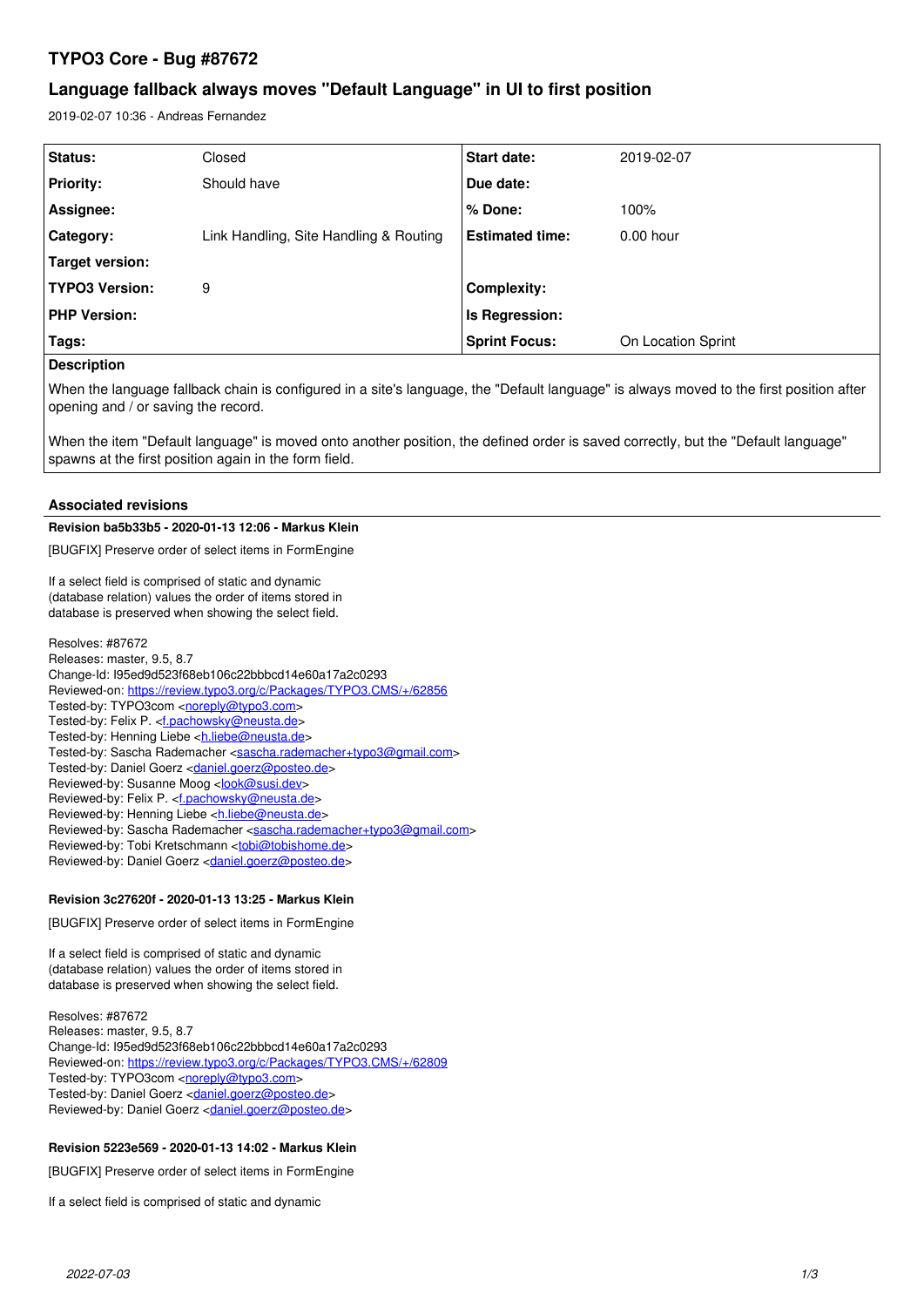(database relation) values the order of items stored in database is preserved when showing the select field.

Resolves: #87672 Releases: master, 9.5, 8.7 Change-Id: I95ed9d523f68eb106c22bbbcd14e60a17a2c0293 Reviewed-on:<https://review.typo3.org/c/Packages/TYPO3.CMS/+/62810> Tested-by: TYPO3com [<noreply@typo3.com>](mailto:noreply@typo3.com) Tested-by: Daniel Goerz <[daniel.goerz@posteo.de>](mailto:daniel.goerz@posteo.de) Reviewed-by: Daniel Goerz [<daniel.goerz@posteo.de](mailto:daniel.goerz@posteo.de)>

#### **History**

## **#1 - 2019-04-17 22:36 - Benni Mack**

*- Status changed from New to Needs Feedback*

This is a formengine thing... It actually sorts it wrong.

## **#2 - 2019-10-21 22:48 - Riccardo De Contardi**

Still present on 10.2.0

Steps to reproduce it

### **Prerequisites**

1) A "Site Configuration 2) Three languages, in my example

- Italian (Default) - English (2) - French (3)

#### fully configured

#### **Execution**

1) Go to site configuration > Languages > open for example "English 2) set a "Fallback to other Language(s) - order is important![fallback]" in this way:

```
- French (3)
- Italian (Default)
```
3) Save it

4) Reopen the site configuration and look again at the same list of fallbacks

## **Expected result:**

the list order is mantained:

```
- French (3)
- Italian (Default)
```
## **Actual result**

The Default language appears first:

```
- Italian (Default)
- French (3)
```
#### **#3 - 2020-01-12 12:48 - Susanne Moog**

*- Sprint Focus set to On Location Sprint*

#### **#4 - 2020-01-12 19:03 - Gerrit Code Review**

*- Status changed from Needs Feedback to Under Review*

Patch set 1 for branch **master** of project **Packages/TYPO3.CMS** has been pushed to the review server. It is available at <https://review.typo3.org/c/Packages/TYPO3.CMS/+/62856>

## **#5 - 2020-01-12 19:37 - Gerrit Code Review**